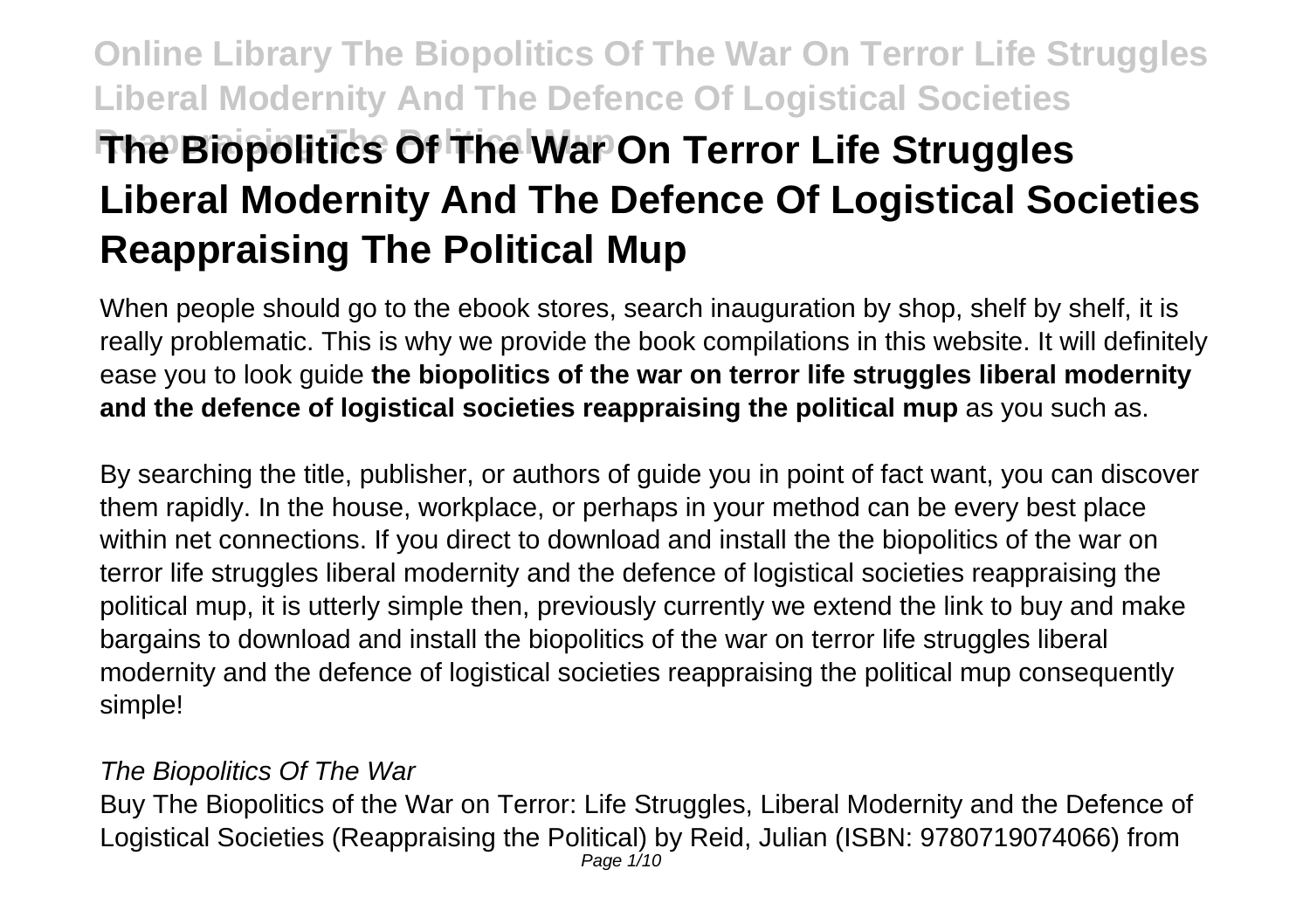**Amazon's Book Store. Everyday low prices and free delivery on eligible orders.** 

### The Biopolitics of the War on Terror: Life Struggles ...

The biopolitics of the war on terror: Life struggles, liberal modernity and the defence of logistical societies (Reappraising the Political) eBook: Julian Reid: Amazon.co.uk: Kindle Store

#### The biopolitics of the war on terror: Life struggles ...

The Biopolitics of the War on Terror: Life Struggles, Liberal Modernity and the Defence of Logistical Societies. Julian Reid, Julian David McHardy Reid. Manchester University Press, 2006 - Political Science - 144 pages. 0 ...

#### The Biopolitics of the War on Terror: Life Struggles ...

<p>This chapter argues that it is a mistake to construe the War on Terror, the invasions of Afghanistan and Iraq that have followed it, and the broader reassertion of American military and strategic power globally, in the simplistic terms of the 'return' of a state-fermented form of imperialism. For sure, the 2001 attack on the World Trade Centre did initiate some changes in the ...

Nomadic life in: The biopolitics of the war on terror The biopolitics of the war on terror (Reappraising the Political) eBook: Julian Reid: Amazon.co.uk: Kindle Store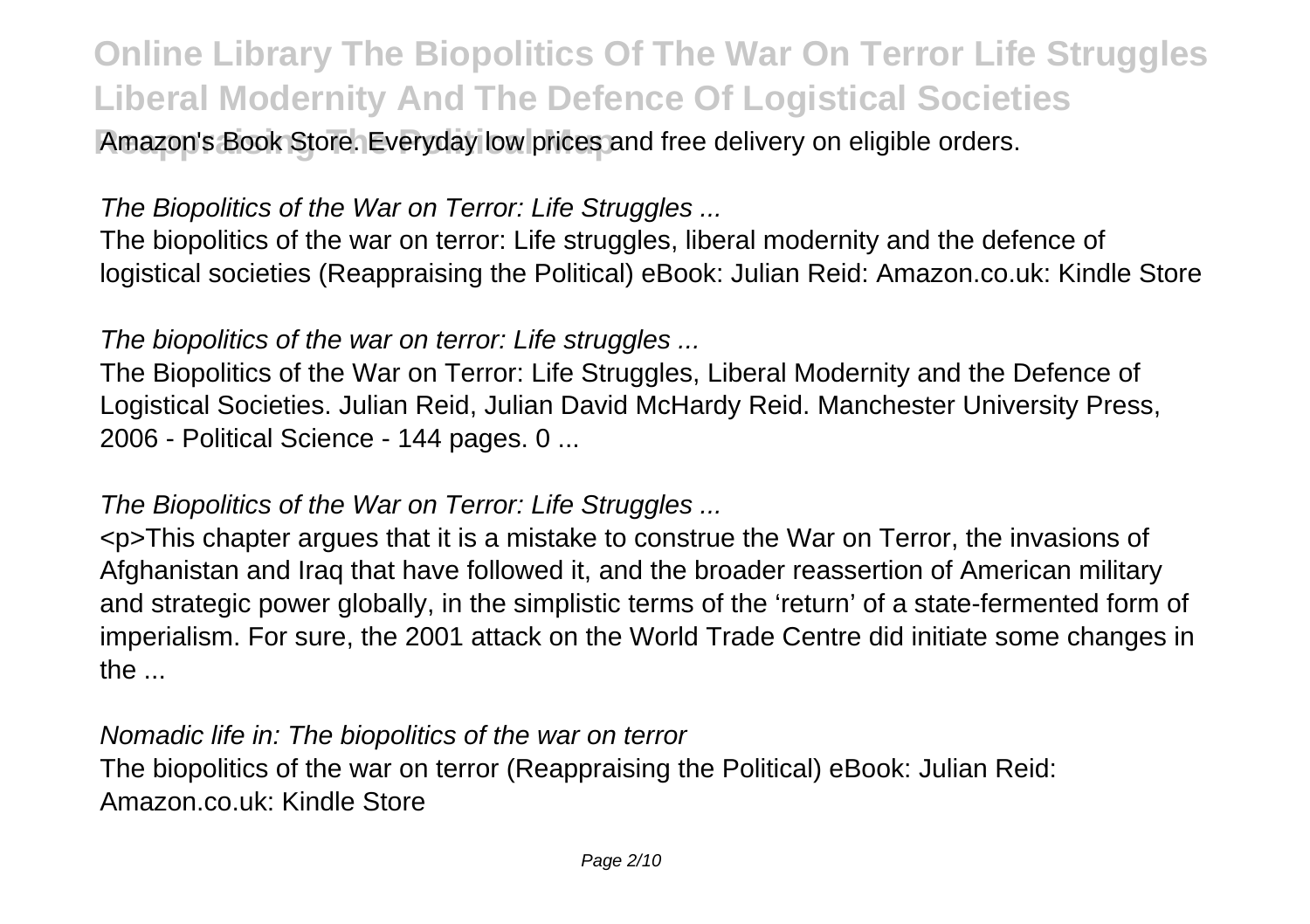### The biopolitics of the war on terror (Reappraising the ...

The 'war on terror' is widely regarded as instigating a major regression within the development of the international system. Processes of globalisation are being challenged, it is argued, by a reassertion of the sovereign power of nation-states, most especially the USA.

### The Biopolitics of the War on Terror: a critique of the ...

A decisive step to this direction was the reorganization of the Ministry of Health in 1951. 4 With the help of American funds and private donations, the Greek government made efforts to reestablish its health infrastructure by building and renovating its health institutions, mostly the public hospitals in Athens.

#### Issues of biopolitics of reproduction in post-war Greece ...

Biopolitics is an intersectional field between human biology and politics. It is a political wisdom taking into consideration the administration of life and a locality's populations as its subject. To quote Michel Foucault, it is "to ensure, sustain, and multiply life, to put this life in order.". The term was coined by Rudolf Kjellén, a political scientist who also coined the term ...

#### Biopolitics - Wikipedia

The Birth of Biopolitics is a part of a lecture series by French philosopher Michel Foucault at the Collège de France between 1978 and 1979 and published posthumously based on audio recordings. In it, Foucault develops further the notion of biopolitics introduced in a previous lecture series, Security, Territory, Population, by tracing the ways in which the eighteenth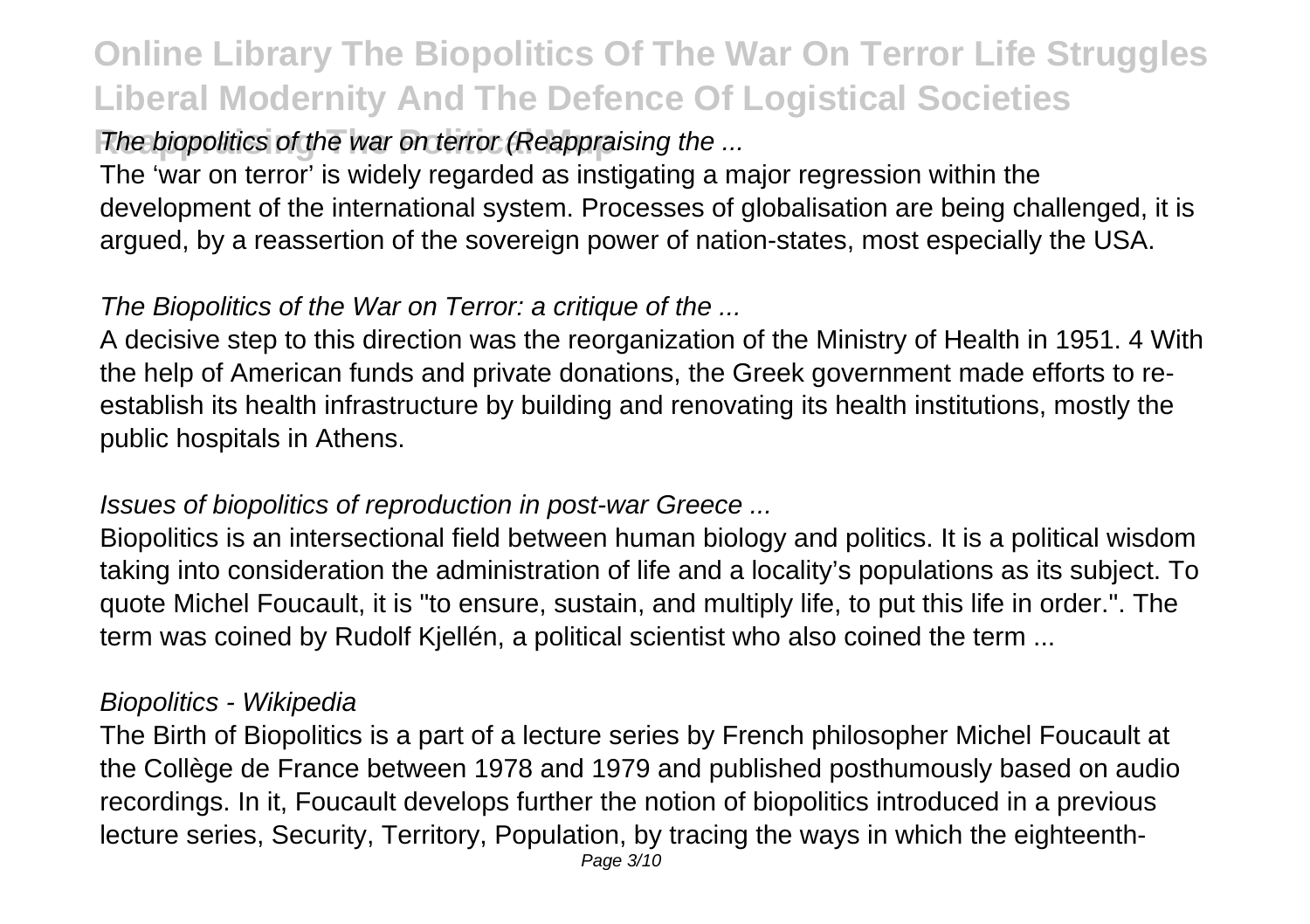**Online Library The Biopolitics Of The War On Terror Life Struggles Liberal Modernity And The Defence Of Logistical Societies Reappraision Che Political Mup** 

#### The Birth of Biopolitics - Wikipedia

The authors focus their attention on "the peculiar ways in which biopower deploys force and violence" (Dillon and Reid 2001, 41) and the ways that "global biopolitics operates as a strategic game in which the principle of war is assimilated into the very weft and warp of the socio-economic and cultural networks of biopolitical relations" (Dillon and Reid 2001, 42).

#### Biopolitics and Globalization | Global South Studies, U.Va.

This review explores the various micro-struggles at the heart of the biopolitics of the 'war on terror'. Through a discussion of the ethico-political and aesthetic dimensions of Steve McQueen's Hunger and Kathryn Bigelow's The Hurt Locker , it critically evaluates questions of humanity, solidarity and conviviality under the most extreme and Manichean situations of occupation and colonialism.

#### Snowflakes on a Scarred Knuckle: The Biopolitics of the ...

The United States has declared a war on fat. I examine this campaign as a biopolitical field of science and governance that has emerged to manage the "obesity epidemic" by remaking overweight and obese subjects into thin, fit, proper Americans.

#### Weighty subjects: The biopolitics of the U.S. war on fat ... Preface 1. A Political Analytic of Finitude: The Infinity of Finite Government and Rule 2. Page 4/10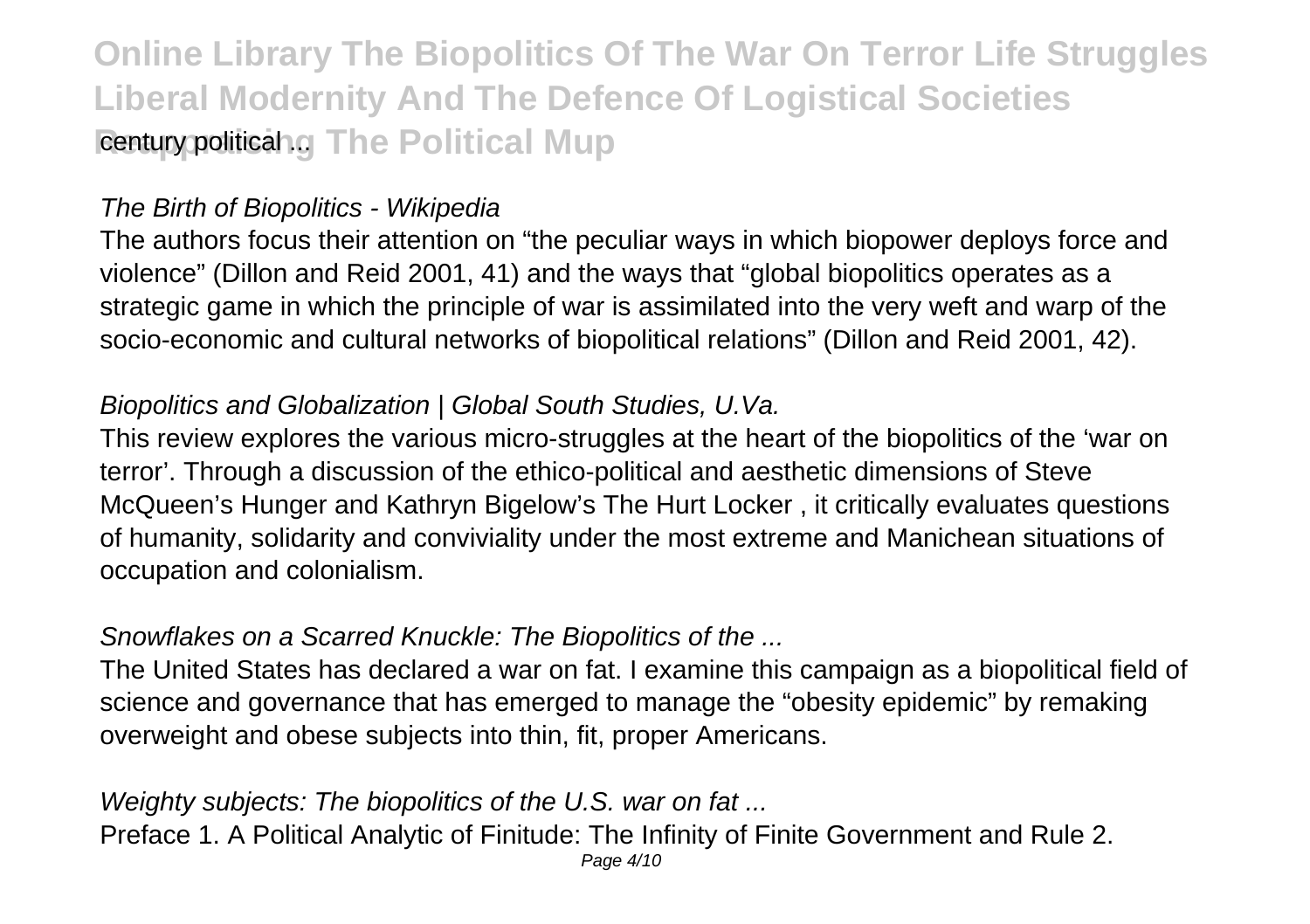**Biopolitics of Security in the 21st Century 3. Biopolitics. Government and Economy 4.** Underwriting Security 5. Pious Economies 6. Biopolitics of Security, Race and War 7.

#### Biopolitics of Security: A Political Analytic of Finitude ...

The biopolitics of the war on terror: Life struggles, liberal modernity and the defence of logistical societies. In this Book. Additional Information. ... It demonstrates why this is not a war in defence of the integrity of human life, but a war over the political constitution of life in which the limitations of liberal accounts of humanity are ...

#### Project MUSE - The biopolitics of the war on terror

Drawing on the writings of Michael Foucault, it articulates this gradual exclusion of Uyghurs as an expression of biopolitics where the Uyghur people as a whole have come to symbolize an almost biological threat to society that must be quarantined through surveillance, punishment, and detention.

#### The biopolitics of China's "war on terror" and the ...

Drawing on the writings of Michael Foucault, it articulates this gradual exclusion of Uyghurs as an expression of biopolitics where the Uyghur people as a whole have come to symbolize an almost biological threat to society that must be quarantined through surveillance, punishment, and detention.

The biopolitics of China's "war on terror" and the ... Page 5/10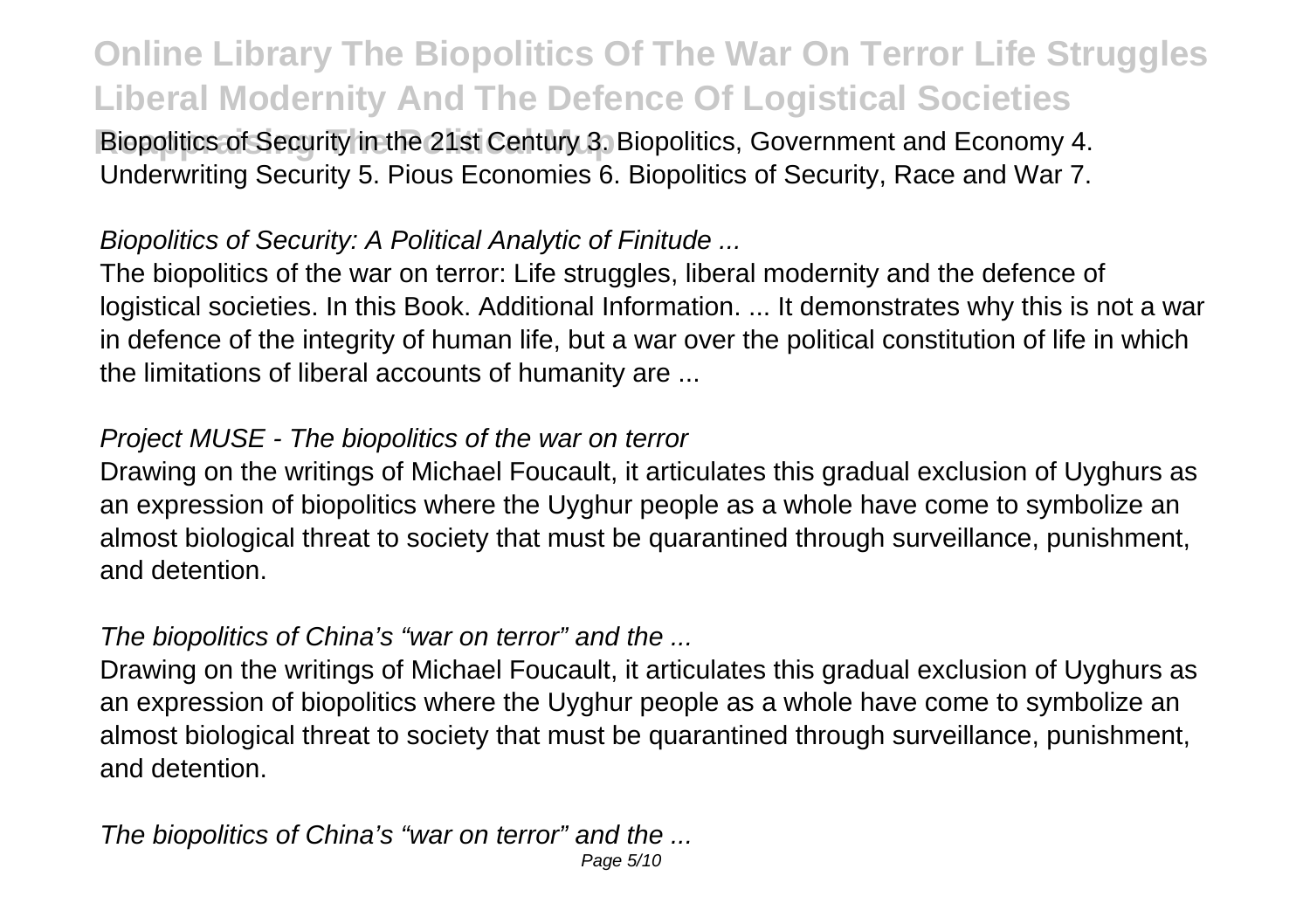**In Biopolitics of the More-Than-Human Joseph Pugliese examines the concept of the** biopolitical through a nonanthropocentric lens, arguing that more-than-human entities—from soil and orchards to animals and water—are actors and agents in their own right with legitimate claims to justice. Examining occupied Palestine, Guantánamo, and sites of US drone strikes in Afghanistan, Pakistan, Somalia, and Yemen, Pugliese challenges notions of human exceptionalism by arguing that more-than-human ...

#### Project MUSE - Biopolitics of the More-Than-Human

Biopolitics, he argues, refers to a historical transformation and development, beginning in the 17th century, whereby the sovereign right to seize, repress, and destroy life is complemented by a new form of power that aims to develop, optimize, order, and secure life. Foucault often uses the term biopower to denote this new form of productive power.

Newly available in paperback, this book overturns existing understandings of the origins and futures of the War on Terror for the purposes of International Relations theory. It demonstrates why this is not a war in defence of the integrity of human life, but a war over the political constitution of life in which the limitations of liberal accounts of humanity are a fundamental cause of the conflict. The question of the future of humanity is posed by this war, but only in the sense that its resolution depends on our abilities to move beyond the limits of dominant understandings of the human and its politics. Theorising with and beyond the works of Foucault, Deleuze, Baudrillard, Virilio and Negri, this book examines the possibilities for such a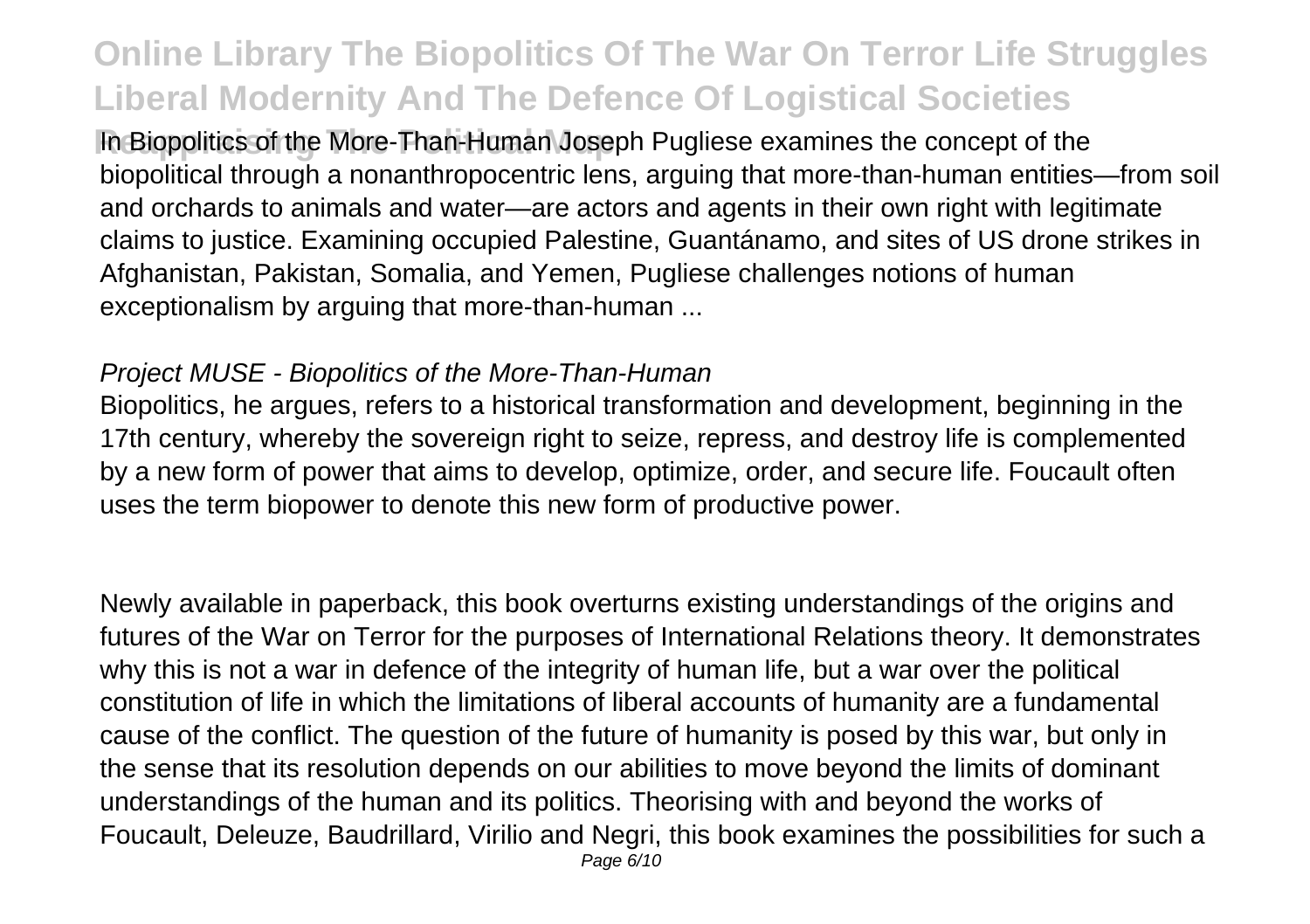**Reappraising Musta movement. What forms does human life take, it asks, when liberal understandings of humanity** are no longer understood as horizons to strive for, but impositions against which the human must struggle in order to fulfil its destiny? What forms does the human assume when war against liberal regimes becomes the determining condition of its possibility? Answers to such questions are pressing, this book argues, if we earnestly desire an escape from the current impasses of international politics.

Reid provides a biopolitical analysis of the origins and development of the War on Terror. Aimed at students and lecturers in International Relations, Political and Social Theory and War and Security Studies, this book theorises the political potentials for human life beyond and after Liberalism.

During the crisis of the Second World War in Britain, official Air Raid Precautions made the management of daily life a moral obligation of civil defence by introducing new prescriptions for the care of homes, animals, and persons displaced through evacuation. This book examines how the Mass-Observation movement recorded and shaped the logics of care that became central to those daily routines in homes and neighbourhoods. Kimberly Mair looks at how government publicity campaigns communicated new instructions for care formally, while the circulation of wartime rumours negotiated these instructions informally. These rumours, she argues, explicitly repudiated the improper socialization of evacuees and also produced a salient, but contested, image of the host as a good wartime citizen who was impervious to the cultural invasion of the ostensibly 'animalistic', dirty, and destructive house guest. Mair also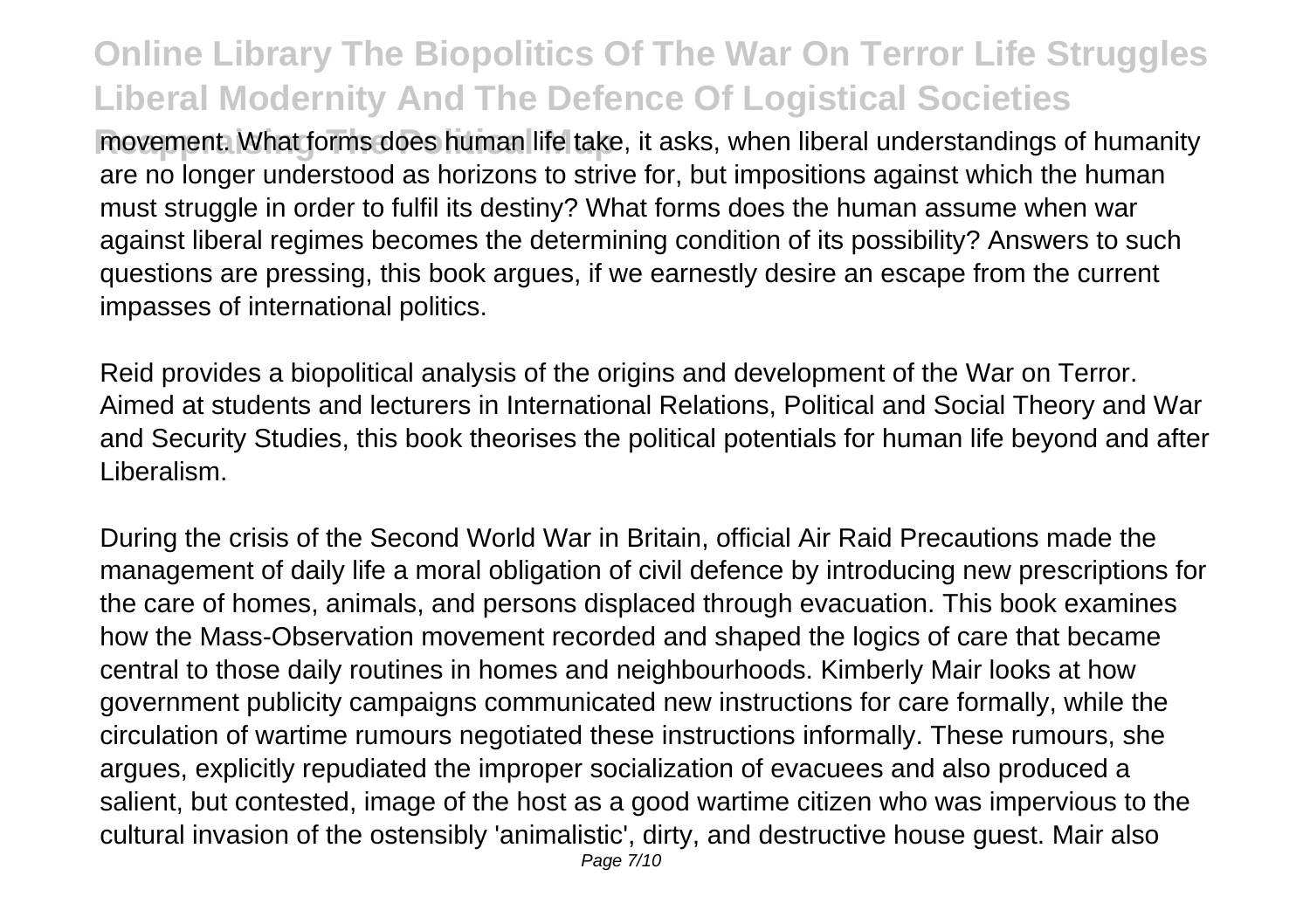considers the explicit contestations over the value of the lives of pets, conceived as animals who do not work with animal caregivers whose use of limited provisions or personal sacrifice could then be judged in the context of wartime hardship. Together, formal and informal instructions for caregiving reshaped everyday habits in the war years to an idealized template of the good citizen committed to the war and nation, with Mass-Observation enacting a watchful form of care by surveilling civilian feeling and habit in the process.

The contributors explores the intellectual, cultural, and political logics of the US-led war on terror and its consequences on lived lives in a range of contexts. The book interrogates the ways in which biopolitical practices hinge on political imaginaries and materialities of violence and death.

'Beyond Biopolitics constitutes a truly serious attempt to think about the unthinkable.' Guy Lancaster, Political Studies Review: 2014 VOL 12, 93. Beyond Biopolitics exposes the conceptual limits of critical biopolitical approaches to violence, war, and terror in the post-9/11-War on Terror era. This volume shows that such popular international political theories rely upon frames of representation that leave out of focus a series of extreme forms of gruesome violence that have no concern for the preservation of life, a crucial biopolitical theme. Debrix and Barder mobilize different concepts—horror, agonal sovereignty, the pulverization of the flesh, or the notion of an inhumanity-to-come—to shed light on past and present ghastly scenes and events of violence that seek to undo the very idea of humanity. To highlight the capacity of horror to be in excess of both violence and the meaning of humanity,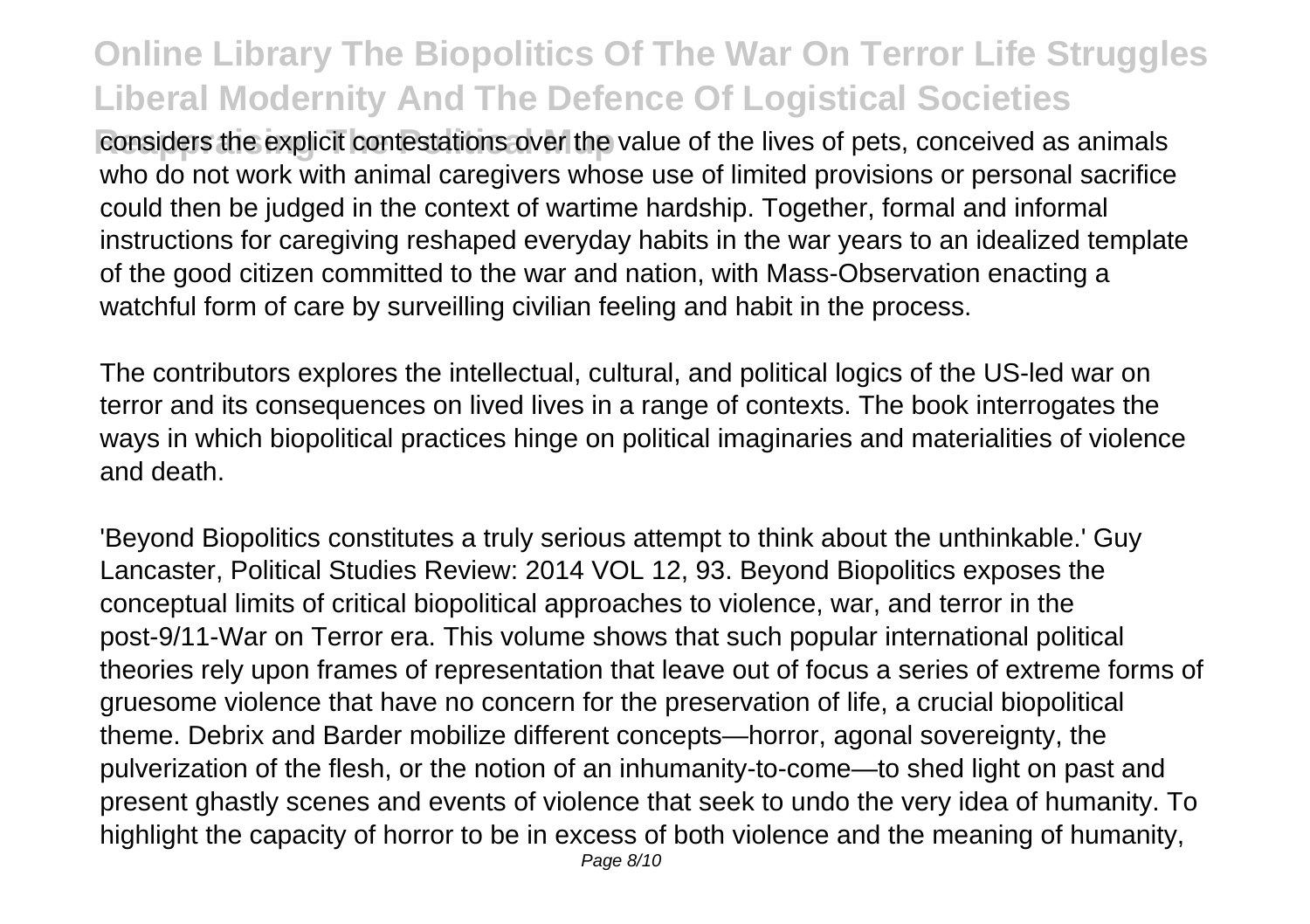**Reyond Biopolitics provides a series of engagements with issues much debated in** contemporary critical theoretical circles, in particular war and terror, the production of fear, states and spaces of exception, and alterity as enmity. This work will be of great interest to scholars of critical international relations theory, critical security studies and international relations.

Foucault on Politics, Society and War interrogates Foucault's controversial genealogy of modern biopolitics. These essays situate Foucault's arguments, clarify the correlation of sovereign and bio-power and examine the relation of bios, nomos and race in relation to modern war.

This book focuses on the relationship between literary culture, power, society and war. It assesses the critical importance of Michel Foucault's lecture series Society Must Be Defended for contemporary debates about war and terror in literary and cultural studies, as well as social and political thought.

The liberal way of war and the liberal way of rule are correlated; this book traces that correlation to liberalism's original commitment to 'making life live'. Committed to making life live, liberalism is committed to waging war on behalf of life, specifically to promote the biopolitical life of species being; what the book calls 'the biohuman'. Tracking the advent of the